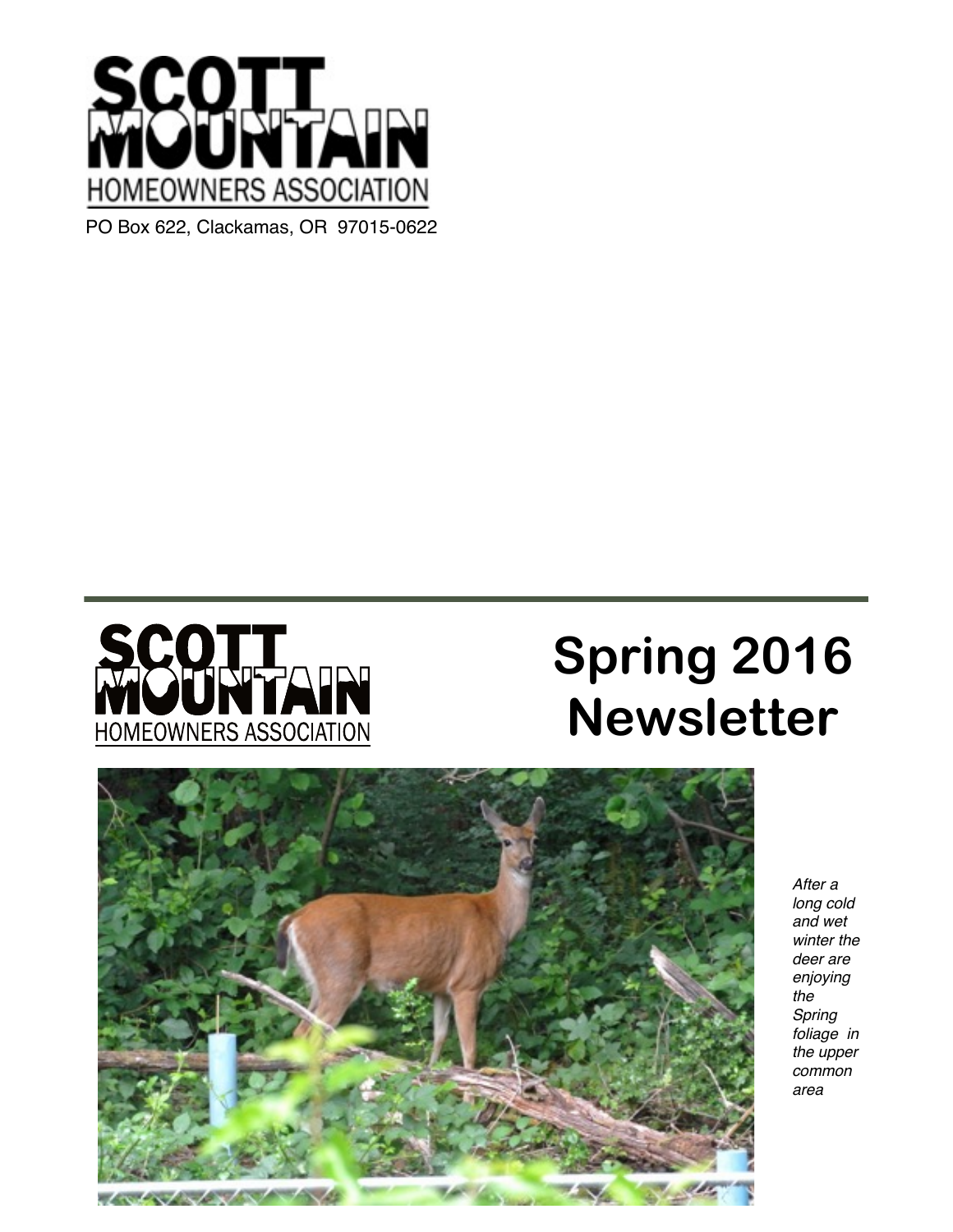## **A Doggie Tale**



 If you live near the King Way greenspace (aka Nancy's Northwoods), you may have noticed a stray dog hanging around last year. "It looks like a wild dingo" was the comment I heard from neighbors. Throughout the summer, I would sometimes see the dog on my walks. It was extremely skittish and wouldn't let people get too close.

 I think it was November when I noticed garbage was strewn all along the greenspace trail. This went on for several weeks. Though I hadn't seen the dog in awhile, I wondered if it was the culprit. My neighbors confirmed they had seen a dog getting into garbage cans. Then I started seeing the dog more frequently along the trail in the greenspace. I noticed that it seemed to favor one particular trail leading into the woods. I got some dog food and set it out on that trail. It was gone the next day. I continued putting out food. I started calling for the dog. I named it "Dingo". After about a week of feeding and calling, the dog appeared from the woods. I fed the dog for about a month. It wouldn't come to me no matter how much I coaxed.

 The weather was turning cold. Since I was unable to catch the dog, I called County dog services to get their help. They suggested a live animal trap. I reluctantly agreed to try the trap. For three days, I put the dog's food just barely inside the trap. Freezing temperatures came and I knew the dog had to be caught soon, so I decided the next day was 'B-Day'. The 'B' stood for bacon. I enhanced the dog's food with lovely thick sliced bacon and put the pan in the very back of the trap and waited. The dog came up and tried to knock over the trap to get to the food. It circled several times around the trap – then went in! My husband and I approached the cage. He was telling me to be careful and "not pet the dog's teeth". Actually the dog was very calm (and had eaten every bit of the food!). We got the dog back to the house and the County picked it up in short order. That night it snowed.

 I waited a couple of weeks, then called to get a "Dingo"update. Someone from the County had remembered a missing dog from a rescue shelter. The County called the shelter. The shelter said it sounded like their missing dog. Sure enough it was and they picked up the dog. They were extremely surprised and happy to get the dog back. "Dingo" was in County custody only one day.

 I was able to contact the rescue shelter and get the rest of the story. "Dingo" is a purebred Australian cattle dog. The breeder kept the dogs in cages most of the time. The dogs were afraid to be out of their cages. The breeder died and the County got possession of the dogs. In April 2015, the dogs went to a In April 2015, the dogs went to a rescue shelter. "Dingo" was placed with a foster family in May 2015. They were walking her along Causey when an aggressive dog ran at "Dingo" and she backed out of her harness and ran away. She ended up in our greenspace. The shelter had been looking for her and had many sightings, but couldn't catch her. She finally succumbed to bacon and was trapped on January 2, 2016 – eight months later! Currently, "Dingo" is with a family who is planning to adopt her. I love a tale with a happy ending. A wagging tail.

While driving through our neighborhood please obey these signs and help keep our neighborhood safe for everyone. The county has installed another speed radar sign on 99th to remind everyone to **slow down.**

#### **Street Light Out?**

If there is a streetlight out on your street, you can contact PGE and report it. Call 800-544-1795 and press 3. PGE will want the Map # and Pole Tag #; these will be on a round or oval metal tag that is on the pole.

### **NEIGHBORHOOD WATCH**

As always, please keep a look out for strangers, unusual activity or different cars in your area and call the police if you are suspicious of anything.

- Please drive carefully throughout the neighborhood.
- Please report any vandalism of newly planted seedlings in the green space.
- Please mind your noisy dogs. The HOA will be cracking down on this issue.
- Please report any street light or walking path light malfunctions.
- Please help keep the storm drains clear this rainy season.
- Watch out for coyotes. Don't leave your pets or food out.
- Lock your vehicles that are not in the garage day and night.
- Put your outgoing mail in a USPS box instead of your mailbox.
- Watch for poison oak while walking in the green spaces.

#### *Submitted by Nancy Hall*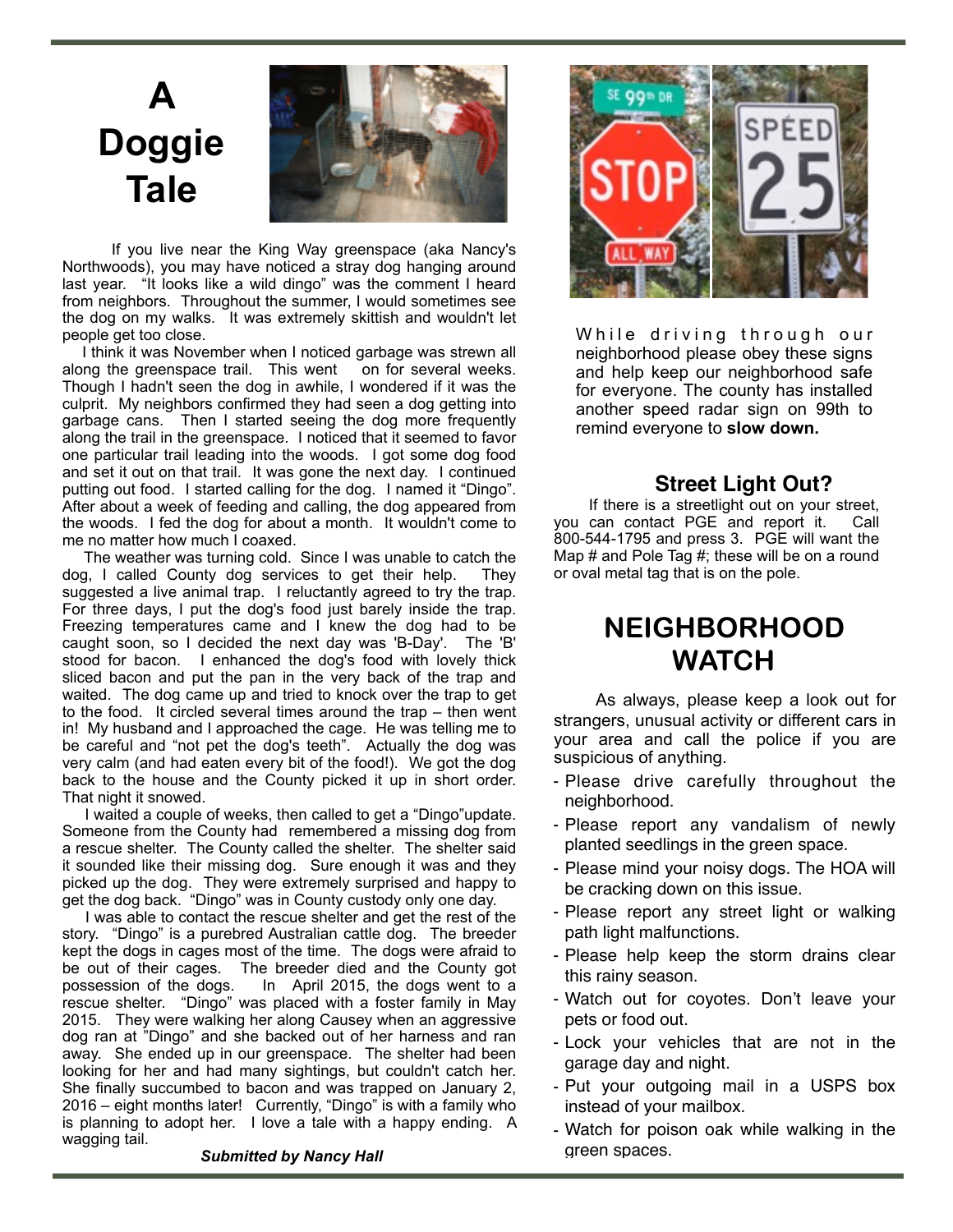## **Spring Dumpsters**

We are pleased to announce that we will be continuing our tradition of having yard debris drop boxes spread throughout the area. We will be having them dropped May  $6<sup>th</sup>$  through the weekend. The locations are as follows:

- **96th court near 10757**
- **99th Dr. near 10312**
- **King Way near 9727**
- **99th Dr. near Nancy Ct.**
- **100th Dr. near 10126**

Please remember that these boxes are for yard debris only so no concrete, plastic or rubber. The neighbors that endure the boxes near their home would greatly appreciate cleaning up after ourselves.

### **Common Area Drainage Update**

#### *by Jonathan Harbaugh Environmental Chair*

 We have an HOA drain that has been blocked. Up until now, we have not known where this drain ends. After a lot of work and strategy sessions we now know where it starts and ends. The good news is we know where the blockage is and it is looking like it is contained to one spot in the line. We thought it would be blocked in numerous spots so it's better than expected. With a bit more camera work to do on the pipe and then we will be ready to mitigate the blockage. The blockage is a root ball from a tree above the pipe. This has been a long project well before I came on the team but it looks like we are nearing the end.



## **Eagle Landing Update**

 In November 2015, I discovered that the Eagle Landing project had fallen apart. According to the City of Happy Valley, the owner of the 17 acres (Veritas) east of Stevens Rd / south of Monterey, had withdrawn from the Master Plan application. As of January 28, 2016, the Master Plan application was returned to Veritas. The Master Plan that was filed with the City of Happy Valley in April 2015 has been invalidated.

 The status of the Church side of the project is unclear. The April 2015 Master Plan covered a project that included the Church property and the vacant land across the street. Since one of the owners has pulled out, this means the "Church" will likely have to submit their own application. As of March 30, 2016, the owners of the Church property have not submitted anything to the City of Happy Valley.

 However, the City of Happy Valley did report activity concerning the 17 acres east of Stevens Rd. The applicant (Greenlight Development) has scheduled a pre-application conference to discuss transportation / land use planning issues. We need to continue to monitor the situation.

*Submitted by Nancy Hall* 

### **Living Within The Covenants**

 Written within the covenants that we all agreed to live by when we bought our homes, certain rules are established to make living in the Scott Mountain neighborhood more enjoyable. Here is a short list of violations that have been seen:

*- Repainting your house a different color before approval from the architectural committee — Dumping rubbish in the green spaces or along the pathways — Leaving trash cans at the curb after pickup — Storing trash cans in view from the street — Adding on to your home without an architectural committee review — Not keeping your yard in good order — Not paying your dues — Vehicles in extreme disrepair parked on any lot, street, or common area for a period in excess of 48 hours — Cutting down trees that are in a protected class or native to the area — Any tree over 6" in diameter at 5' needs approval prior to its removal.*

 **A complete copy of the covenants and other information about the SMHOA can be found on our website: [www.scottmountainhoa.com](http://www.scottmountainhoa.com)**